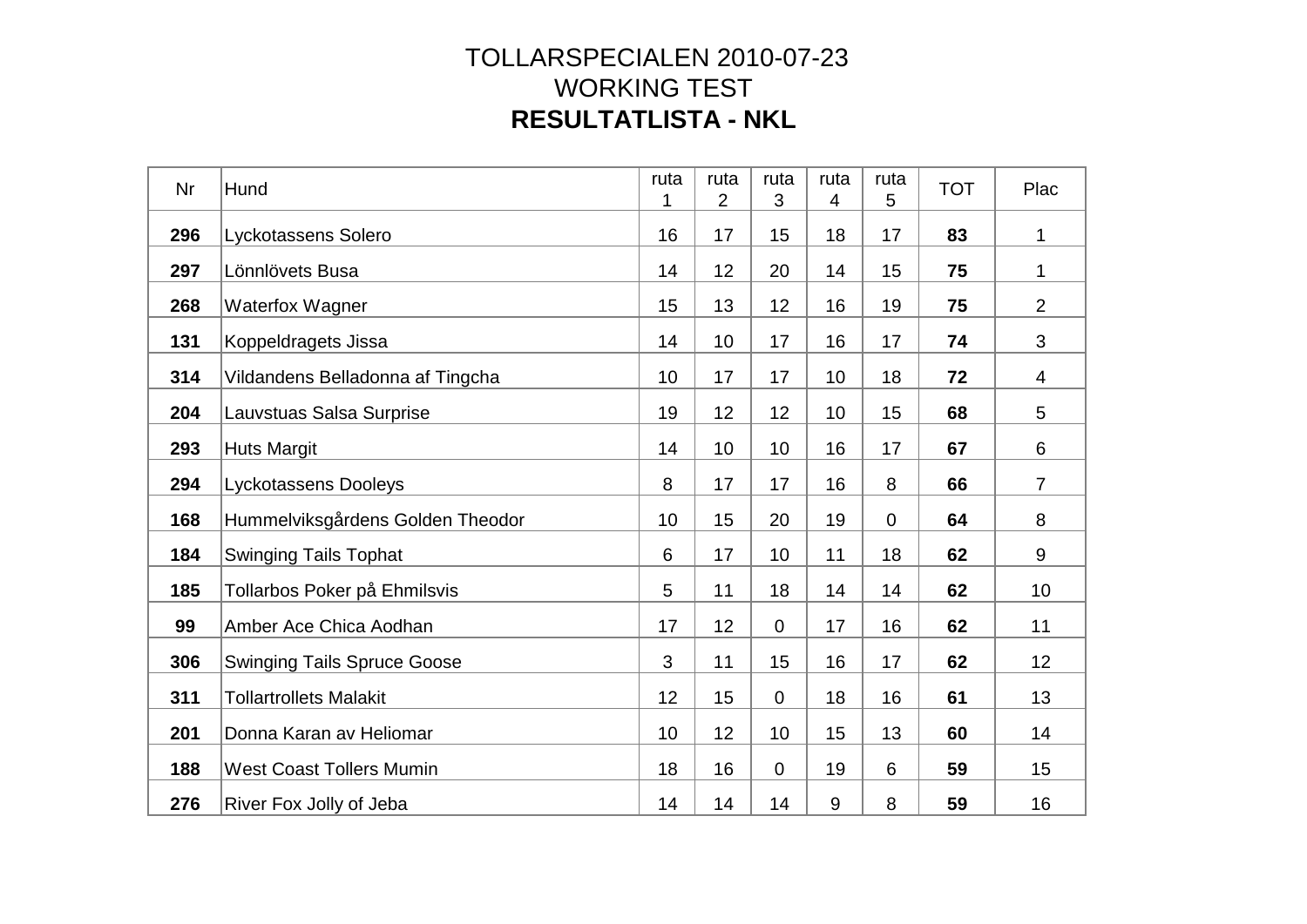| 313 | <b>Tollcas Amitola Aus Liebe</b>    | $\overline{0}$ | 5  | 19             | 14 | 20             | 58 | 17 |
|-----|-------------------------------------|----------------|----|----------------|----|----------------|----|----|
| 227 | <b>Merkillinen Kettu</b>            | 10             | 5  | 20             | 8  | 15             | 58 | 18 |
| 132 | Lauvsuas Zeeme Stardust             | $\overline{0}$ | 12 | 18             | 14 | 14             | 58 | 19 |
| 289 | <b>Digby Tollers Pasilla</b>        | 8              | 14 | 8              | 12 | 16             | 58 | 20 |
| 104 | Dalerivers Barracuda                | 6              | 16 | 10             | 6  | 19             | 57 | 21 |
| 303 | Springer Novas Röda Wilda           | 14             | 16 | $\mathbf 0$    | 14 | 13             | 57 | 22 |
| 43  | Renarders Papaya Sharon             | 12             | 10 | 12             | 14 | 9              | 57 | 23 |
| 186 | <b>Tollarbos Tolle von Ducke</b>    | 15             | 10 | $\mathbf 0$    | 9  | 19             | 53 | 24 |
| 307 | <b>Tollarbos Jakira Molledotter</b> | 12             | 16 | $\overline{0}$ | 6  | 16             | 50 | 25 |
| 299 | Lönnlövets Vilda Bushund            | 8              | 14 | $\mathbf 0$    | 16 | 12             | 50 | 26 |
| 162 | <b>Bluenosers Pacific Perry</b>     | 5              | 14 | 5              | 11 | 14             | 49 | 27 |
| 290 | <b>Digby Tollers Rocotillo</b>      | 6              | 10 | 17             | 8  | $\overline{7}$ | 48 | 28 |
| 282 | <b>Agrosofens Nonstopp</b>          | $\overline{0}$ | 15 | $\overline{0}$ | 14 | 17             | 46 | 29 |
| 302 | Springer Novas Max af Pepper        | 15             | 16 | 8              | 6  | $\overline{0}$ | 45 | 30 |
| 106 | Ducktoller's Pistacchio McSpike     | 10             | 10 | $\overline{0}$ | 12 | 13             | 45 | 31 |
| 308 | Tollarbos Leon Lira Banjo           | 5              | 5  | 5              | 14 | 14             | 43 | 32 |
| 166 | Hossa-Zebness                       | 13             |    | 8              | 10 | 12             | 43 | 33 |
| 285 | Axnäs Betty Boop                    | 14             | 14 | 0              | 5  | 8              | 41 | 34 |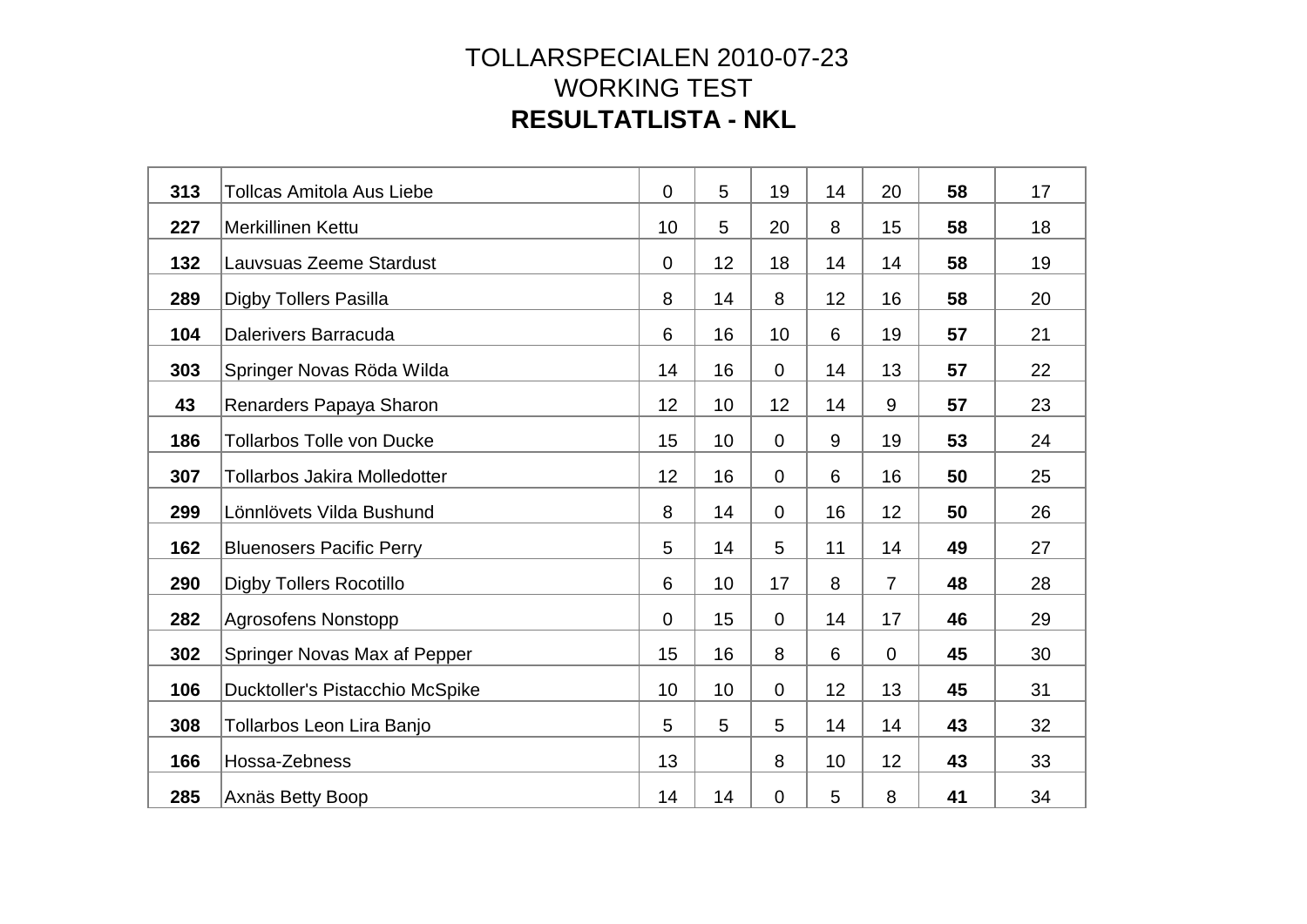| 287 | <b>Bluenosers Bidevind</b>         | $\overline{0}$ | 17 | $\mathbf 0$    | 17             | 6              | 40 | 35 |
|-----|------------------------------------|----------------|----|----------------|----------------|----------------|----|----|
| 300 | River Ducks Cafe au Lait           | $\overline{2}$ | 10 | 10             | 9              | 9              | 40 | 36 |
| 125 | <b>Dalerivers Catalina</b>         | 17             | 5  | 9              | $\overline{0}$ | $\overline{7}$ | 38 | 37 |
| 284 | <b>Allydors Rossy Baten Kaitos</b> | 3              | 5  | 15             | 15             | $\overline{0}$ | 38 | 38 |
| 286 | Axnäs Bumble Bee                   | $\overline{0}$ | 5  | 13             | $\overline{7}$ | 13             | 38 | 39 |
| 208 | Myssläs Chilepepper Primavera      | 13             | 10 | $\mathbf 0$    | $\overline{7}$ | $\overline{7}$ | 37 | 40 |
| 283 | Agrosofens Snötopp                 | $\overline{4}$ | 11 | $\overline{0}$ | 9              | 12             | 36 | 41 |
| 133 | Lönnlövets Spurta                  | 10             | 15 | $\overline{0}$ | $\mathbf 0$    | 9              | 34 | 42 |
| 305 | <b>Swinging Tails Falling Leaf</b> | $\overline{7}$ | 4  | $\overline{0}$ | 11             | 12             | 34 | 43 |
| 194 | Arja                               | $\overline{4}$ | 10 | $\overline{0}$ | 9              | 10             | 33 | 44 |
| 75  | <b>Blazing Fowlers Superstar</b>   | 5              | 10 | 8              | $\overline{0}$ | 10             | 33 | 45 |
| 288 | <b>Bluenosers Louisa</b>           | 15             | 0  | $\overline{0}$ | 10             | $\overline{7}$ | 32 | 46 |
| 310 | <b>Tollartrollets Blues</b>        | $\overline{0}$ | 11 | $\overline{0}$ | $\overline{7}$ | 14             | 32 | 47 |
| 165 | Fägrings Salta Brage               | $\mathbf 0$    | 5  | 10             | 16             | $\overline{0}$ | 31 | 48 |
| 281 | Vattubrinkens Calamity Jane        | 10             | 5  | 3              | 9              | $\overline{4}$ | 31 | 49 |
| 316 | Yvonnes Tollare Ilia               | 19             | 5  | 0              | $\mathbf 0$    | 6              | 30 | 50 |
| 220 | West Coast Tollers Lilla My        | $\mathbf 0$    | 5  | $\overline{0}$ | 10             | 14             | 29 | 51 |
| 111 | Koppeldragets Jumbo                | $\overline{0}$ | 10 | $\overline{7}$ | 12             | $\mathbf 0$    | 29 | 52 |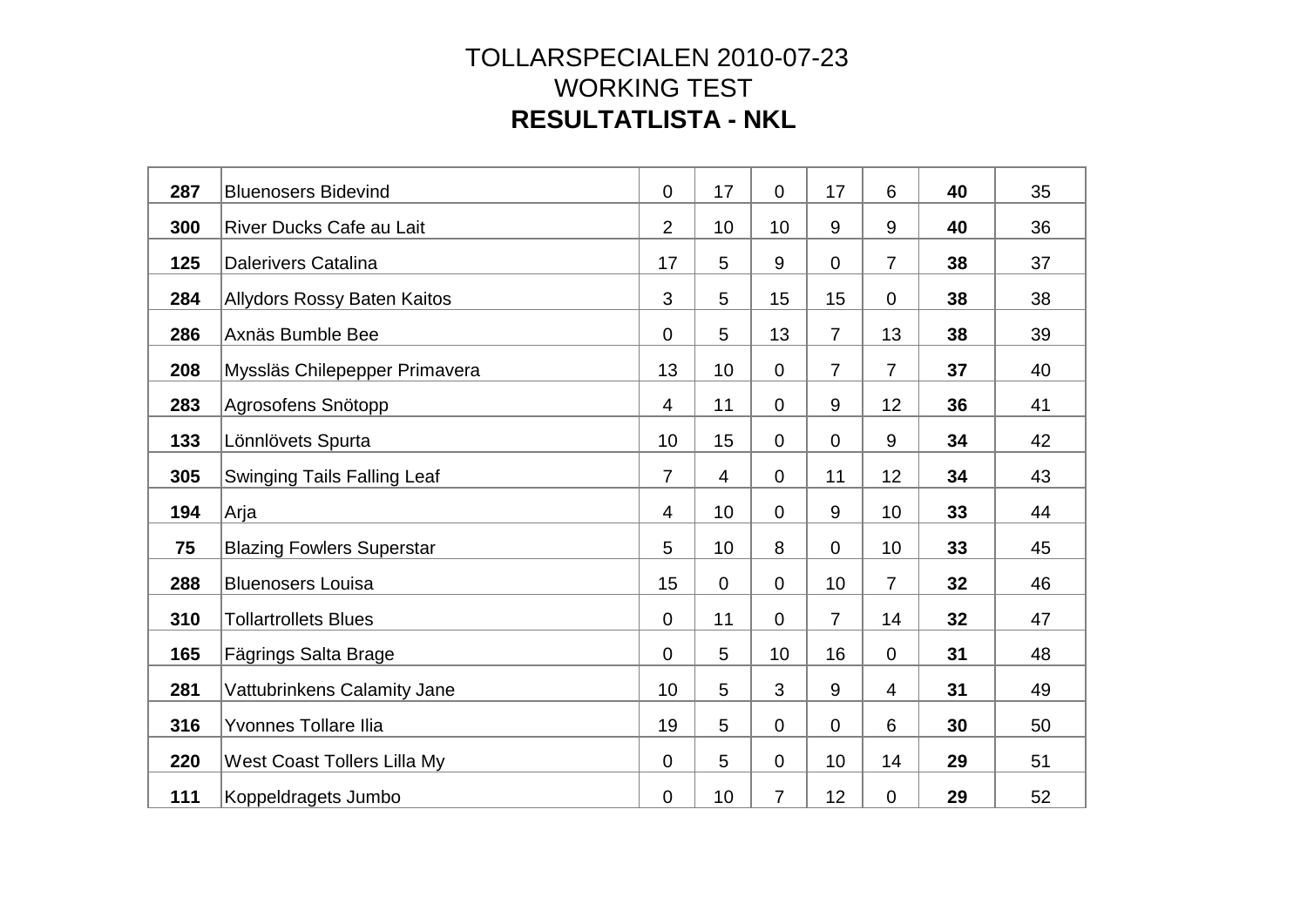| 309 | <b>Tollarkullans Nitro Of Energy</b> | 5                        | 11                       | $\overline{0}$           | 10                       | $\overline{0}$           | 26                    | 53                       |
|-----|--------------------------------------|--------------------------|--------------------------|--------------------------|--------------------------|--------------------------|-----------------------|--------------------------|
| 295 | Lyckotassens Miroku                  | 15                       | 0                        | 0                        | 8                        | $\Omega$                 | 23                    | 54                       |
| 181 | Springer Novas Tippex of Tuffno      | 3                        | 10                       | 0                        | 10                       | $\mathbf 0$              | 23                    | 55                       |
| 63  | <b>Tollmaster's Grabbin Game</b>     | 8                        | 0                        | $\mathbf 0$              | 6                        | 9                        | 23                    | 56                       |
| 116 | <b>Tollarbos Älvis med Twist</b>     | 5                        | 5                        | $\mathbf 0$              | 9                        | $\mathbf 0$              | 19                    | 57                       |
| 298 | Lönnlövets Stoja                     | 8                        | 5                        | $\overline{0}$           | 5                        | $\overline{0}$           | 18                    | 58                       |
| 301 | Solvingas Zigge Popnel               | $\overline{0}$           | 5                        | $\overline{0}$           | $\overline{7}$           | 6                        | 18                    | 59                       |
| 189 | <b>West Coast Tollers Sniff</b>      | 10                       | 5                        | $\overline{0}$           | $\overline{0}$           | $\overline{0}$           | 15                    | 60                       |
| 312 | <b>Tollartrollets Triumph</b>        | 13                       | 0                        | $\overline{0}$           | $\overline{0}$           | $\overline{0}$           | 13                    | 61                       |
| 255 | Digby Tollers Umi                    | $\overline{7}$           | 0                        | $\pmb{0}$                | 6                        | $\mathbf 0$              | 13                    | 62                       |
| 51  | Chrilikas Chicago Wildbeauty Niko    | $\overline{4}$           | 5                        | $\overline{0}$           | $\overline{0}$           | $\overline{0}$           | 9                     | 63                       |
| 200 | Digby Tollers Kirsikka               | $\overline{0}$           | 0                        | $\overline{0}$           | $\overline{7}$           | $\overline{0}$           | $\overline{7}$        | 64                       |
| 304 | <b>Swinging Tails Chevrolet</b>      | $\overline{0}$           | $\overline{0}$           | $\overline{0}$           | 3                        | $\overline{0}$           | $\mathbf{3}$          | 65                       |
| 218 | V Heronkel Daisy                     | $\overline{a}$           | $\qquad \qquad -$        | $\overline{\phantom{a}}$ |                          | $\overline{a}$           | $\boldsymbol{\theta}$ |                          |
| 270 | Agildes Dreamquill                   | $\overline{a}$           | $\qquad \qquad -$        | $\overline{\phantom{a}}$ | $\overline{\phantom{a}}$ | $\overline{\phantom{a}}$ | $\boldsymbol{\theta}$ |                          |
| 315 | Vildandens Xenon af Nischi           | $\overline{\phantom{0}}$ | $\overline{\phantom{0}}$ | $\overline{\phantom{a}}$ |                          | $\overline{a}$           | $\boldsymbol{\theta}$ | $\overline{\phantom{a}}$ |
| 45  | Agildes Fast Like The Wind           |                          |                          |                          |                          |                          | $\mathbf 0$           |                          |
| 71  | Arbetsviljans Boklöv                 |                          |                          |                          |                          |                          | $\boldsymbol{0}$      |                          |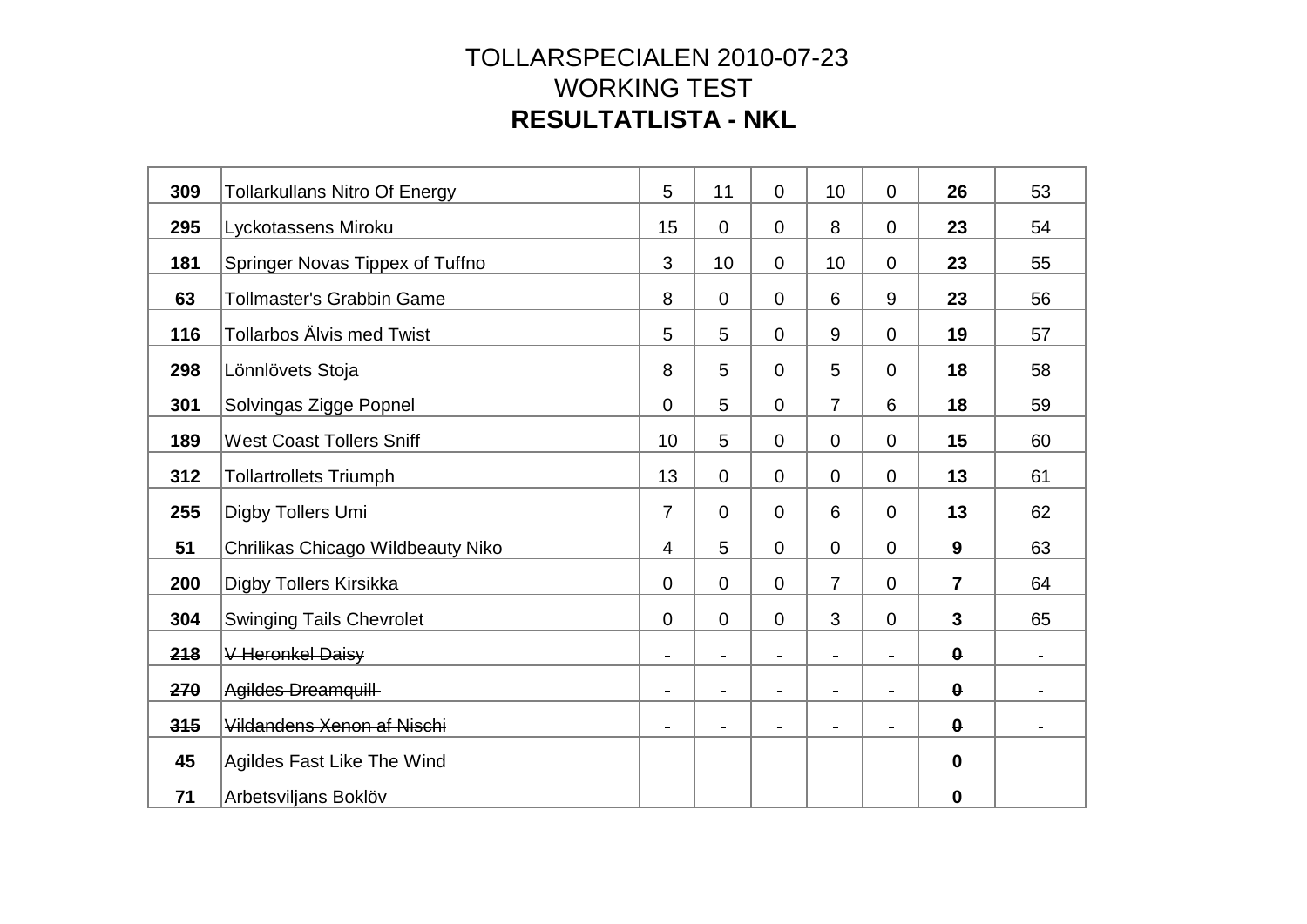| 191 | Zappa                              |   |   |   |          | 0 |  |
|-----|------------------------------------|---|---|---|----------|---|--|
| 198 | <b>Bluenosers Pease Island</b>     | 0 | 0 | 0 |          | 0 |  |
| 258 | Foxy Farms X-clusive Man of Roy    | 0 |   | 0 |          | 0 |  |
| 263 | Sökkjelias Turbo Emil              |   |   |   |          | 0 |  |
| 279 | <b>Tollerbay Banjo Melody</b>      |   |   |   |          | 0 |  |
| 291 | <b>Foxy Farms Grund af Lorenzo</b> |   |   |   |          | 0 |  |
| 292 | Foxy Farms Mamaia af Hilo          |   | ∩ | ∩ | $\Omega$ |   |  |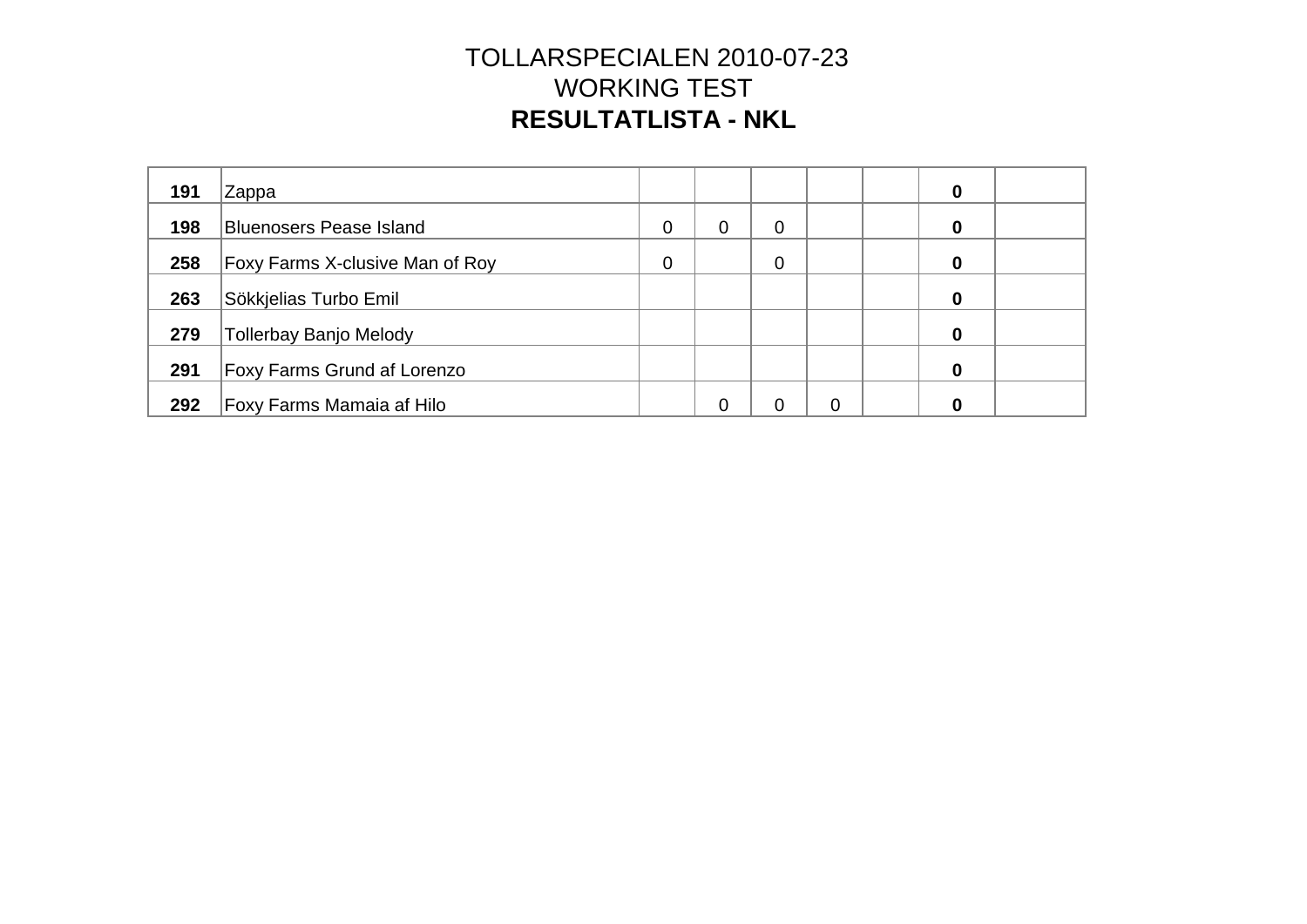| Nr  | Hund                                          | ruta<br>1      | ruta<br>2      | ruta<br>3      | ruta<br>$\overline{4}$ | ruta<br>5       | <b>TOT</b>  | Plac           |
|-----|-----------------------------------------------|----------------|----------------|----------------|------------------------|-----------------|-------------|----------------|
| 228 | River Fox Gáski af Gine                       | 15             | 17             | 18             | 10                     | 19              | 79          | 1              |
| 221 | Agrosofens Bolero                             | 15             | 14             | 19             | 15                     | 16              | 79          | $\overline{2}$ |
| 318 | Agrosofens Vågtopp                            | 20             | 5              | 20             | 10                     | 16              | 71          | 3              |
| 148 | <b>Tollartrollets Aramis</b>                  | 13             | 10             | 15             | 10                     | 17              | 65          | 4              |
| 317 | Agrosofens Musetta                            | $\mathbf 0$    | 15             | 15             | 8                      | 17              | 55          | 5              |
| 203 | Jill The Mayflowerdancer Vom Lech-Toller Nest | 17             | $\overline{2}$ | 14             | 8                      | 14              | 55          | 6              |
| 320 | Ishtar's Ceara from RoEs' Place               | $\overline{0}$ | 16             | 17             | 6                      | 11              | 50          | $\overline{7}$ |
| 319 | Fagerlands Röda Idefix De AmoreX              | 13             | 8              | 5              | 10                     | 13              | 49          | 8              |
| 183 | <b>Swinging Tails Lode Star</b>               | 8              | 10             | $\mathbf 0$    | 16                     | 10 <sup>°</sup> | 44          | 9              |
| 321 | <b>Tollarbos Enya Molledotter</b>             | $\mathbf 0$    | 8              | 12             | 15                     | $\overline{0}$  | 35          | 10             |
| 44  | <b>Working Beauty's Colourful Cookie</b>      | $\mathbf 0$    | 15             | $\overline{0}$ |                        | 14              | 29          | 11             |
| 121 | Amber Ace Chica Aibhilin                      | $\mathbf 0$    |                |                | 6                      | $\mathbf 0$     | 6           | 12             |
| 261 | Renader's Key Claforino                       |                |                |                |                        |                 | $\mathbf 0$ |                |
| 275 | Lauvstuas Snowwhite Zarina                    |                |                |                |                        |                 | $\mathbf 0$ |                |
| 322 | <b>Tollartrollets Opal</b>                    |                |                |                |                        |                 | 0           |                |